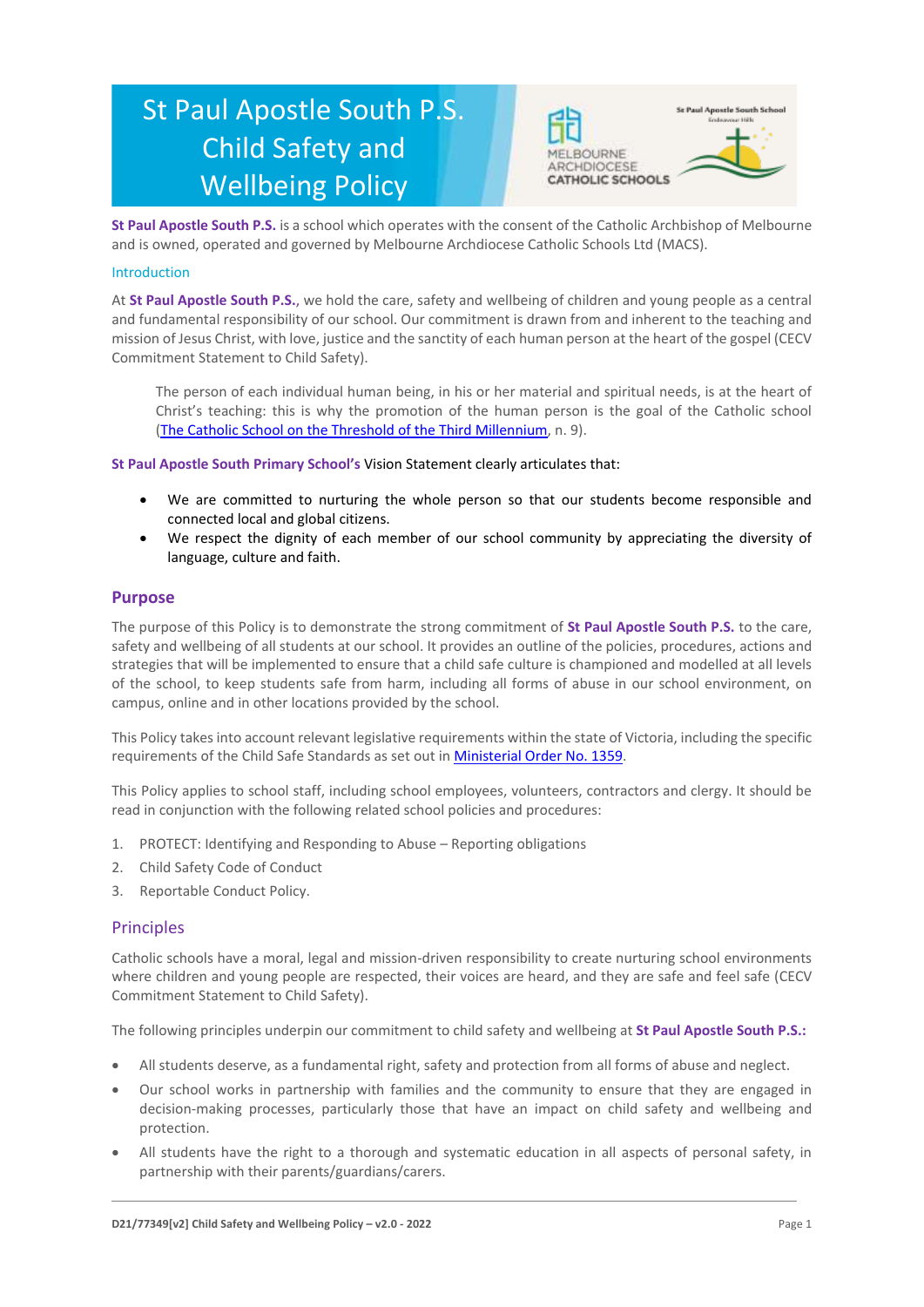- All adults in our school, including teaching and non-teaching staff, clergy, volunteers and contractors, have a responsibility to care for children and young people, to positively promote their wellbeing, to identify and mitigate risks related to child safety and wellbeing in the school environment and to protect them from any kind of harm or abuse.
- The policies, guidelines and codes of conduct for the care, wellbeing and protection of students are based on honest, respectful and trusting relationships between adults and children and young people.
- Policies and practices demonstrate compliance with legislative requirements and cooperation with the Church, governments, the police and human services agencies.
- All persons involved in situations where harm is suspected or disclosed must be treated with sensitivity, dignity and respect.
- All members of the school community (including students and their families) are kept informed of child safety and wellbeing matters (where appropriate) and are involved in promoting child safety and wellbeing.
- Staff, clergy, volunteers, contractors, parents and students should feel free to raise concerns about child safety and wellbeing, knowing these will be taken seriously by school leadership.
- Appropriate confidentiality will be maintained, with information being provided to those who have a right or a need to be informed, either legally (including under legislated information sharing schemes being Child Information Sharing Scheme (CISS) or Family Violence Information Sharing Scheme (FVISS)) or pastorally.

# **Definitions**

**Child** means a child or young person who is under the age of 18 years.

#### **Child abuse** includes:

- (a) any act committed against a child involving:
	- (i) a sexual offence
	- (ii) an offence under section 49B(2) of the *Crimes Act 1958* (grooming)
- (b) the infliction, on a child, of:
	- (i) physical violence
	- (ii) serious emotional or psychological harm
- (c) serious neglect of a child.

**Child safety** encompasses matters related to protecting all children from child abuse, managing the risk of child abuse, providing support to a child at risk of child abuse, and responding to suspicions, incidents, disclosures or allegations of child abuse (Ministerial Order No. 1359).

**Child neglect** includes a failure to provide the child with an adequate standard of nutrition, medical care, clothing, shelter or supervision to the extent that the health and physical development of the child is significantly impaired or placed at serious risk [\(PROTECT: Identifying and responding to all forms of abuse in Victorian](http://www.cecv.catholic.edu.au/getmedia/ebe135a4-d1b3-48a0-81fe-50d4fc451bcd/Identifying-and-Responding-to-All-Forms-of-Abuse.aspx#page%3D27)  [schools\)](http://www.cecv.catholic.edu.au/getmedia/ebe135a4-d1b3-48a0-81fe-50d4fc451bcd/Identifying-and-Responding-to-All-Forms-of-Abuse.aspx#page%3D27).

**Child physical abuse** generally consists of any non-accidental infliction of physical violence on a child by any person [\(PROTECT: Identifying and responding to all forms of abuse in Victorian schools\)](https://www.cecv.catholic.edu.au/getmedia/ebe135a4-d1b3-48a0-81fe-50d4fc451bcd/Identifying-and-Responding-to-All-Forms-of-Abuse.aspx#page%3D15).

**Child sexual abuse** is when a person uses power or authority over a child to involve them in sexual activity. It can include a wide range of sexual activity and does not always involve physical contact or force [\(PROTECT:](https://www.cecv.catholic.edu.au/getmedia/ebe135a4-d1b3-48a0-81fe-50d4fc451bcd/Identifying-and-Responding-to-All-Forms-of-Abuse.aspx#page%3D17)  [Identifying and responding to all forms of abuse in Victorian schools\)](https://www.cecv.catholic.edu.au/getmedia/ebe135a4-d1b3-48a0-81fe-50d4fc451bcd/Identifying-and-Responding-to-All-Forms-of-Abuse.aspx#page%3D17).

**Emotional child abuse** occurs when a child is repeatedly rejected, isolated or frightened by threats, or by witnessing family violence [\(PROTECT: Identifying and responding to all forms of abuse in Victorian schools\)](https://www.cecv.catholic.edu.au/getmedia/ebe135a4-d1b3-48a0-81fe-50d4fc451bcd/Identifying-and-Responding-to-All-Forms-of-Abuse.aspx#page%3D26).

**Grooming** is when a person engages in predatory conduct to prepare a child for sexual activity at a later date. It can include communication and/or attempting to befriend or establish a relationship or other emotional connection with the child or their parent/carer [\(PROTECT: Identifying and responding to all forms of abuse in](https://www.cecv.catholic.edu.au/getmedia/ebe135a4-d1b3-48a0-81fe-50d4fc451bcd/Identifying-and-Responding-to-All-Forms-of-Abuse.aspx#page%3D20)  [Victorian schools\)](https://www.cecv.catholic.edu.au/getmedia/ebe135a4-d1b3-48a0-81fe-50d4fc451bcd/Identifying-and-Responding-to-All-Forms-of-Abuse.aspx#page%3D20).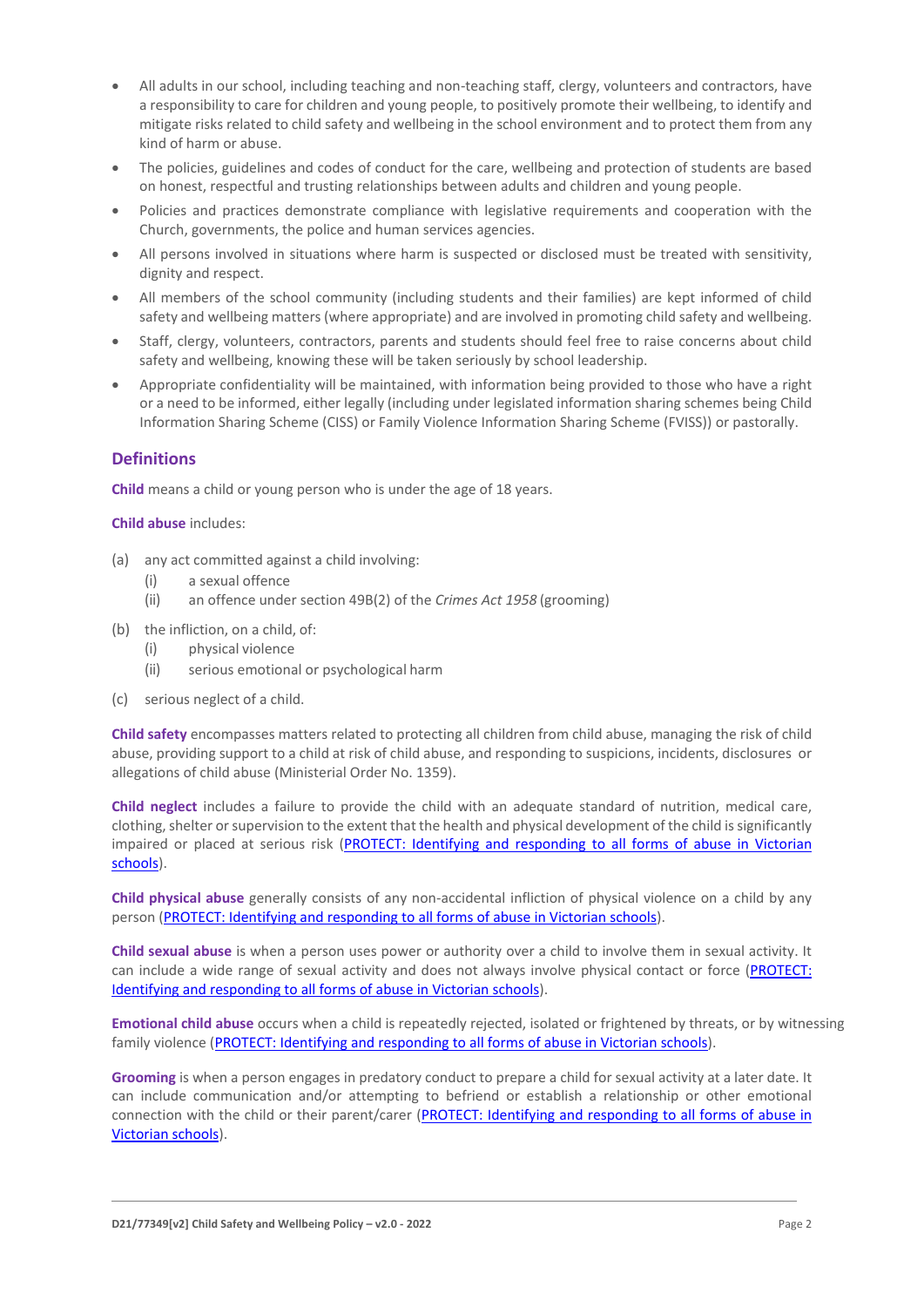**Mandatory reporting:** The legal requirement under the *Children, Youth and Families Act 2005* (Vic.) to protect children from harm relating to physical and sexual abuse. The Principal, registered teachers and early childhood teachers, school counsellors, religious clergy, medical practitioners and nurses at a school are mandatory reporters under this Act [\(PROTECT: Identifying and responding to all forms of abuse in Victorian schools\)](http://www.cecv.catholic.edu.au/getmedia/ebe135a4-d1b3-48a0-81fe-50d4fc451bcd/Identifying-and-Responding-to-All-Forms-of-Abuse.aspx#page%3D8).

**Reasonable belief – mandatory reporting:** When school staff are concerned about the safety and wellbeing of a child or young person, they must assess that concern to determine if a report should be made to the relevant agency. This process of considering all relevant information and observations is known as forming a reasonable belief. A 'reasonable belief' or a 'belief on reasonable grounds' is not the same as having proof, but is more than mere rumour or speculation. A reasonable belief is formed if a reasonable person in the same position would have formed the belief on the same grounds [\(PROTECT: Identifying and responding to all forms of abuse in](http://www.cecv.catholic.edu.au/getmedia/ebe135a4-d1b3-48a0-81fe-50d4fc451bcd/Identifying-and-Responding-to-All-Forms-of-Abuse.aspx#page%3D35)  [Victorian schools\)](http://www.cecv.catholic.edu.au/getmedia/ebe135a4-d1b3-48a0-81fe-50d4fc451bcd/Identifying-and-Responding-to-All-Forms-of-Abuse.aspx#page%3D35).

**Reasonable belief – reportable conduct scheme:** When a person has a reasonable belief that a worker/volunteer has committed reportable conduct or misconduct that may involve reportable conduct. A reasonable belief is more than suspicion and there must be some objective basis for the belief. It does not necessitate proof or require certainty.

NOTE: the difference between the reasonable belief definitions under mandatory reporting and the reportable conduct scheme is the category of persons who are required to, or can, form the reasonable belief which forms the basis for a report.

**Reportable conduct:** Five types of reportable conduct are listed in the *Child Wellbeing and Safety Act 2005* (Vic.) (as amended by the *Children Legislation Amendment (Reportable Conduct) Act 2017*). These include:

- 1. sexual offences (against, with or in the presence of a child)
- 2. sexual misconduct (against, with or in the presence of a child)
- 3. physical violence (against, with or in the presence of a child)
- 4. behaviour that is likely to cause significant emotional or psychological harm
- 5. significant neglect.

**School environment** means any of the following physical, online or virtual places used during or outside school hours:

- a campus of the school
- online or virtual school environments made available or authorized by **St Paul Apostle South P.S.** for use by a child or student (including email, intranet systems, software, applications, collaboration tools and online services)
- other locations provided by the school or through a third-part provider for a child or student to use including, but not limited to, locations used for school camps, approved homestay accommodation, delivery of education and training, sporting events, excursions, competitions and other events) (Ministerial Order No. 1359).

**School staff** means an individual working in a school environment who is:

- directly engaged or employed by a school governing authority
- a contracted service provider engaged by MACS (whether or not a body corporate or any other person is an intermediary) engaged to perform child-related work for **St Paul Apostle South P.S.**
- a minister of religion, a religious leader or an employee or officer of a religious body associated with MACS (Ministerial Order No. 1359).

**Volunteer** means a person who performs work without remuneration or reward for **St Paul Apostle South P.S.** in the school environment.

### **Policy commitments**

All students enrolled at **St Paul Apostle South P.S.** have the right to feel safe and be safe. The safety and wellbeing of children in our care will always be our first priority and we do not and will not tolerate child abuse. We aim to create a child-safe and child-friendly environment where children are free to enjoy life to the full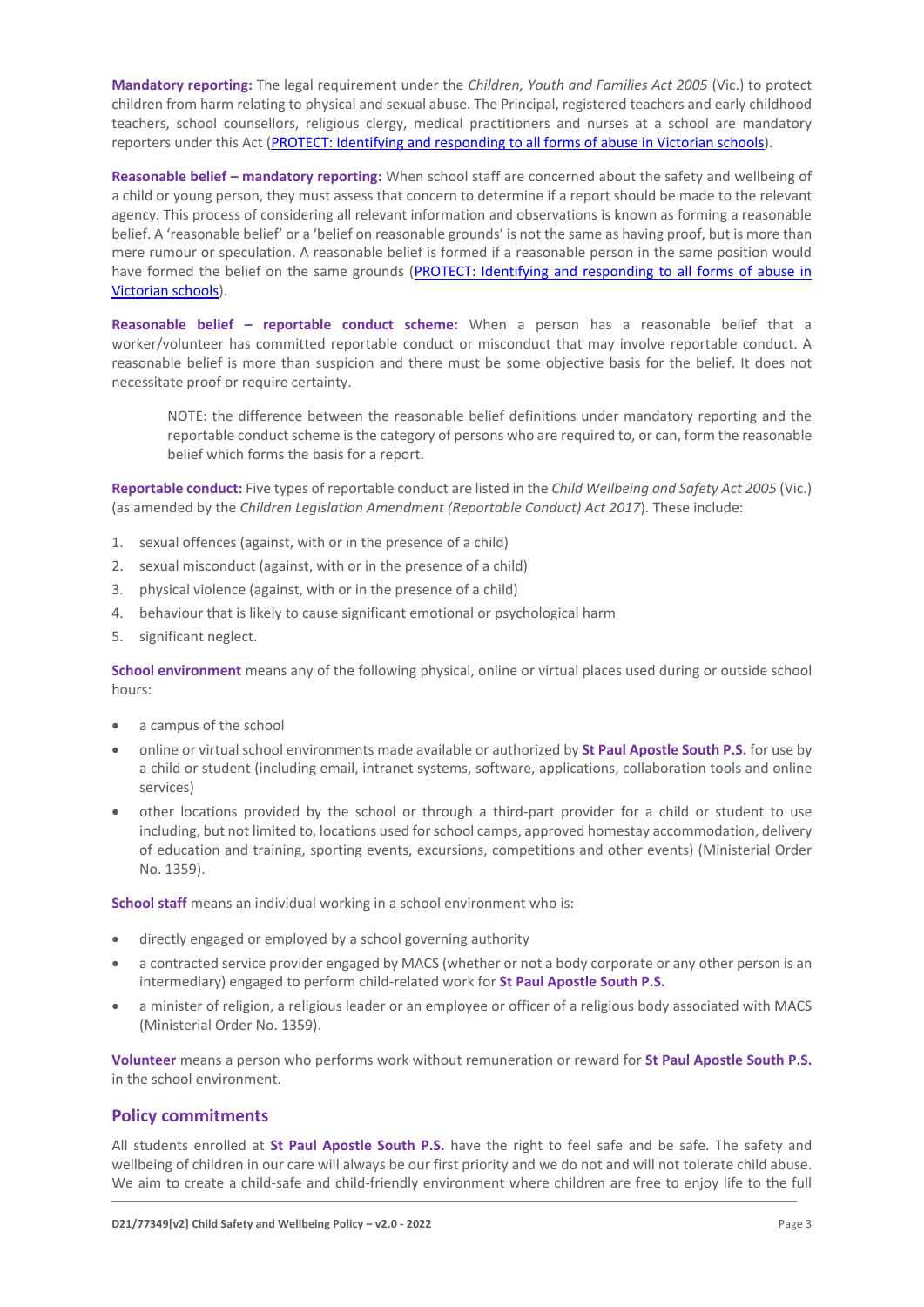without any concern for their safety. There is particular attention paid to the most vulnerable children, including Aboriginal and Torres Strait Islander children, children from culturally and/or linguistically diverse backgrounds, children with a disability, children who are unable to live at home, international students, and LGBTIQ+ students.

#### **Our commitment to our students**

- We commit to the safety and wellbeing of all children and young people enrolled in our school.
- We commit to providing children and young people with positive and nurturing experiences.
- We commit to listening to children and young people, and empowering them by ensuring that they understand their rights (including to safety, information and participation), and by taking their views seriously and addressing any concerns that they raise with us.
- We commit to taking action to ensure that children and young people are protected from abuse or harm.
- We commit to ensuring that the needs of all children and young people enrolled in our school are met, including those who are most vulnerable.
- We commit to recognising the importance of friendships and to encouraging support from peers, to help children and students feel safe and less isolated.
- We commit to developing a culture that facilitates and provides opportunities for children and student participation, and that strengthens the confidence and engagement of children and students by being responsive to their input.
- We commit to teaching children and young people the necessary skills and knowledge to understand and maintain their personal safety and wellbeing.
- We commit to seeking input and feedback from students regarding the creation of a safe school environment.

# **Our commitment to parents, guardians and carers**

- We commit to communicating honestly and openly with parents, guardians and carers about the wellbeing and safety of their children.
- We commit to engaging with, and listening to, the views of parents, guardians and carers about our child safety and wellbeing practice, policies and procedures.
- We commit to transparency in our decision-making with parents, guardians and carers where it will not compromise the safety of children or young people.
- We commit to open engagement and communication with parents, guardians and carers about our child safe approach and our operations and governance related to child safety and wellbeing.
- We commit to ensuring that relevant information relating to child safety and wellbeing is accessible to parents, guardians and carers.
- We commit to acknowledging the cultural diversity of students and families, and being sensitive to how this may impact on student safety issues.
- We commit to continuously reviewing and improving our systems to protect children from abuse.

# **Our commitment to our school staff (school employees, volunteers, contractors and clergy)**

- We commit to providing all **St Paul Apostle South P.S.** staff with the necessary support to enable them to fulfil their roles, and to ensure that staff are attuned to signs of harm and are able to facilitate child-friendly ways for children and students to express their views, participate in decision-making and raise their concerns. This will include regular and appropriate learning opportunities.
- We commit to providing regular opportunities to clarify and confirm policy and procedures in relation to child safety and wellbeing, and young people's protection and wellbeing. This will include annual training in the principles and intent of the Child Safety and Wellbeing Policy and Child Safety Code of Conduct, and staff responsibilities to report concerns.
- We commit to listening to all concerns voiced by **St Paul Apostle South P.S.** staff, clergy, volunteers and contractors about keeping children and young people safe from harm.
- We commit to providing opportunities for **St Paul Apostle South P.S.** school employees, volunteers, contractors and clergy to receive formal debriefing and counselling arising from incidents of the abuse of a child or young person.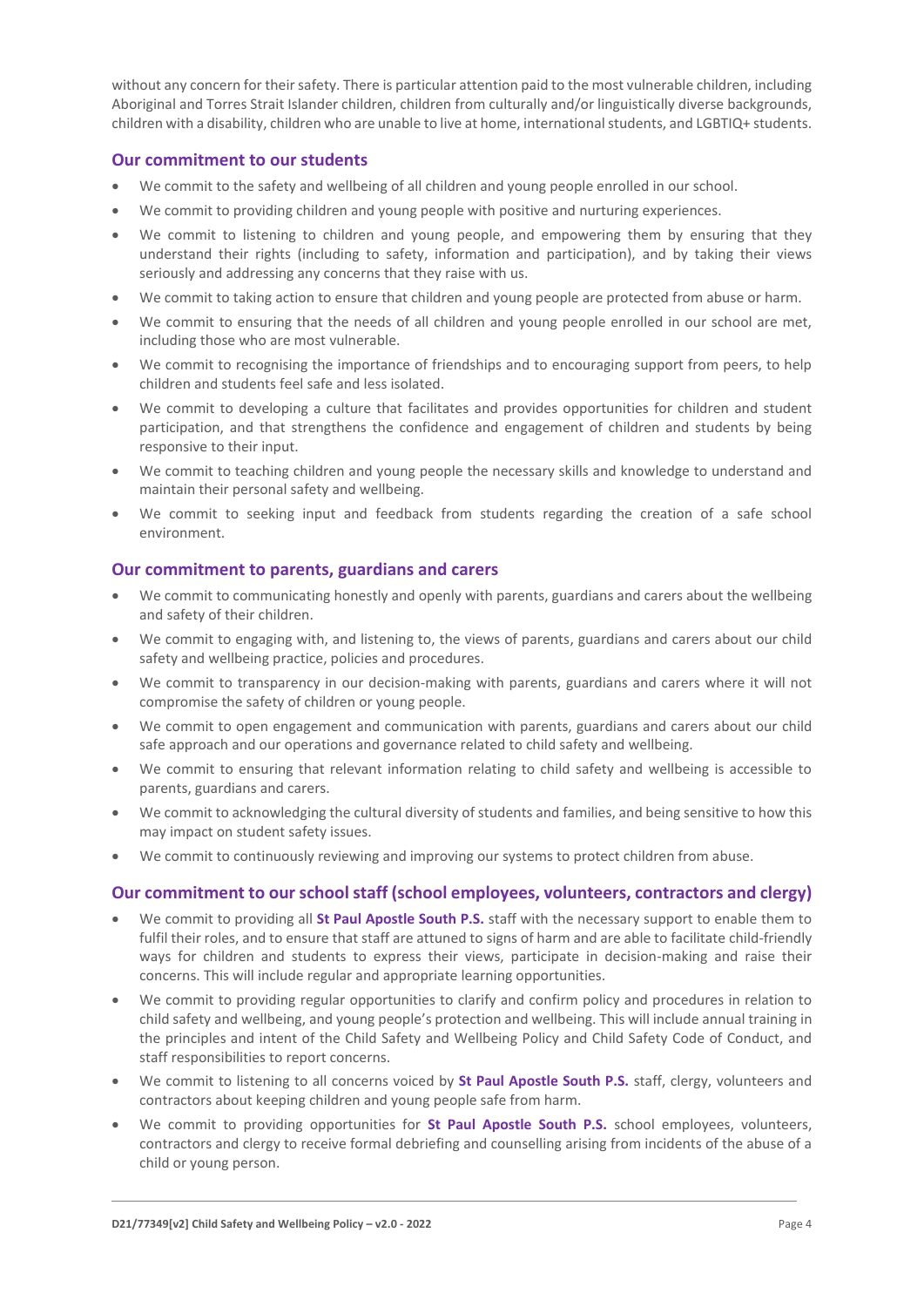# **Responsibilities and organisational arrangements**

Everyone employed or volunteering at **St Paul Apostle South P.S.** has a responsibility to understand the important and specific role they play individually and collectively to ensure a child safe culture in which the wellbeing and safety of all students is at the forefront of all they do and every decision they make (CECV Commitment Statement to Child Safety).

The school has allocated roles and responsibilities for child safety and wellbeing as follows:

**Paul Gleeson** – Principal **Ankita Munshaw** – Deputy Principal **Kate Rampant** – Learning Diversity Leader **Sarah Blakemore** – Student Wellbeing Leader

# **Guide to responsibilities of school leadership**

The Principal, the school governing authority and school leaders at **St Paul Apostle South P.S.** recognise their particular responsibility to ensure the development of preventative and proactive strategies that promote a culture of openness, awareness of and shared responsibility for child safety and wellbeing. Responsibilities include:

- creating an environment for children and young people to be safe and to feel safe
- upholding high principles and standards for all staff, clergy, volunteers and contractors
- promoting models of behaviour between adults and children and young people based on mutual respect and consideration
- ensuring thorough and rigorous practices are applied in the recruitment, screening and ongoing professional learning of staff and volunteers
- ensuring that school personnel have regular and appropriate learning to develop their knowledge of, openness to and ability to prevent, identify and address child safety and wellbeing matters
- ensuring that the school has in place appropriate risk management strategies and practices that focus on preventing, identifying and mitigating risks related to child safety and wellbeing in the school environment
- providing regular opportunities to clarify and confirm legislative obligations, policy and procedures in relation to children and young people's protection and wellbeing
- ensuring the school meets the specific requirements of the Victorian Child Safe Standards as set out in Ministerial Order No. 1359
- ensuring the school takes specific action to protect children from abuse in line with the three new criminal offences introduced under the *Crimes Act 1958* (Vic.) and in line with [PROTECT: Identifying and responding](http://www.cecv.catholic.edu.au/getmedia/ebe135a4-d1b3-48a0-81fe-50d4fc451bcd/Identifying-and-Responding-to-All-Forms-of-Abuse.aspx)  [to all forms of abuse in Victorian schools](http://www.cecv.catholic.edu.au/getmedia/ebe135a4-d1b3-48a0-81fe-50d4fc451bcd/Identifying-and-Responding-to-All-Forms-of-Abuse.aspx)
- ensuring the school understands and reports all matters that may constitute reportable conduct under the Reportable Conduct Scheme and in accordance with the School's reportable conduct policy
- sharing information under legislated information sharing schemes (CISS and FVISS) in accordance with the school's prescribed role as an ISE
- ensuring that the school monitors and reviews the risks related to child safety and wellbeing, including evaluating the effectiveness of the implementation of its risk controls, on an annual basis.

# **Guide to responsibilities of school staff**

Responsibilities of school staff (school employees, contractors and clergy) and volunteers include:

- treating children and young people with dignity and respect, acting with propriety, providing a duty of care, and protecting children and young people in their care
- following the legislative and internal school policies, procedures and processes in the course of their work, if they form a reasonable belief that a child or young person has been or is being abused or neglected
- providing a physically and psychologically safe environment where the wellbeing of children and young people is nurtured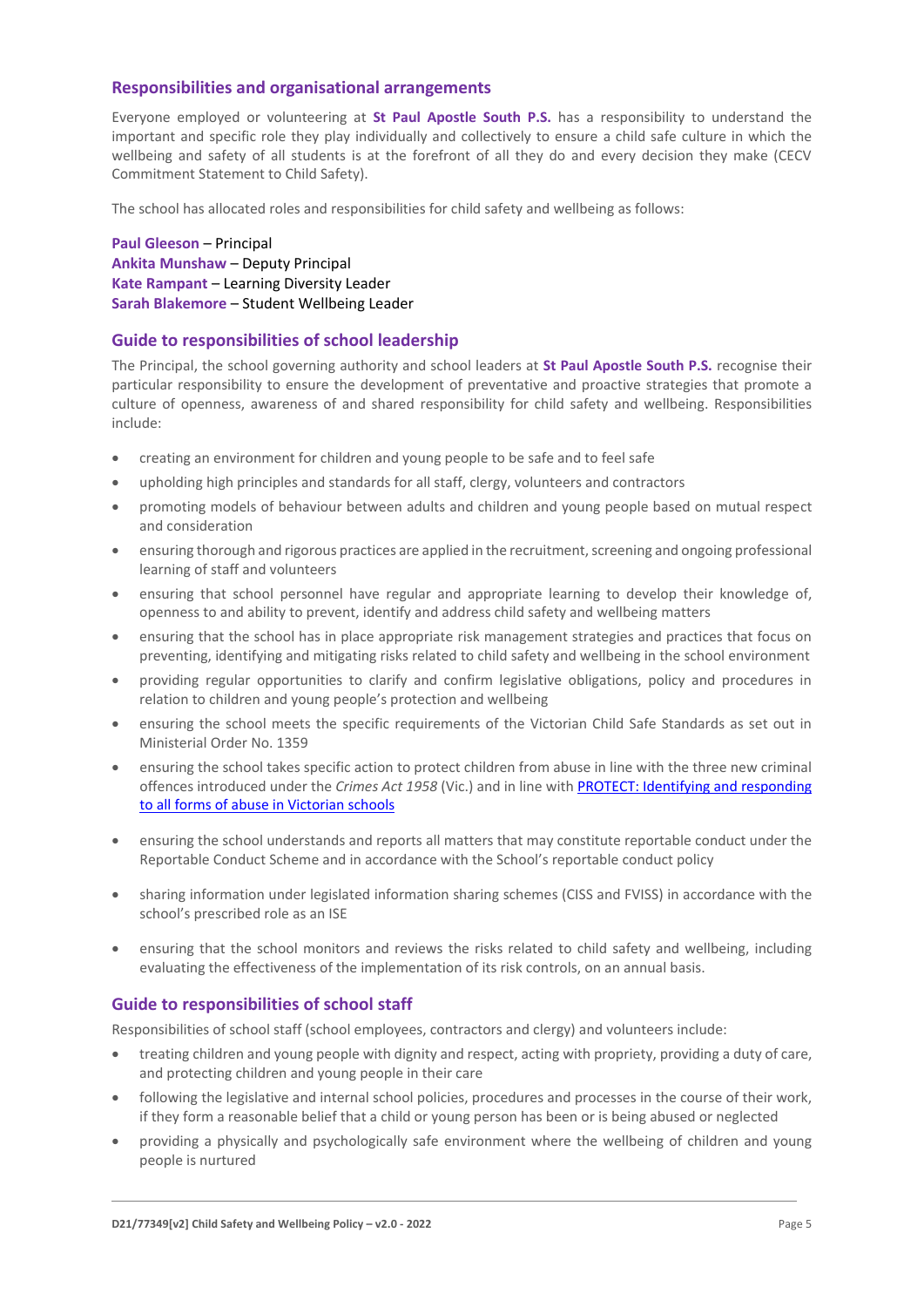- undertaking regular training and education in order to understand their individual responsibilities in relation to child safety, and the wellbeing of children and young people, including ways to prevent, identify and mitigate risks relating to child safety and wellbeing
- assisting children and young people to develop positive, responsible and caring attitudes and behaviours which recognise the rights of all people to be safe and free from abuse
- following the school's Child Safety Code of Conduct
- where risks of child abuse are identified, ensuring that action is taken to mitigate against those risks and that risks and actions are appropriately recorded.

# **Organisational arrangements**

The Principal has the overall leadership role in monitoring and responding to the policy, procedures and practices for child safety and wellbeing in **St Paul Apostle South P.S.** in accordance with this Policy.

We have appointed a Child Safety and Wellbeing Lead/Officer and the role description is available in the staff handbook:

- The Child Safety and Wellbeing Team assists the Principal.
- The Child Safety and Wellbeing Team works in preventing, identifying and mitigating risks in child safety and wellbeing.
- The Child Safety and Wellbeing Team also supports the Principal to monitor implementation of school policies, procedures and practices, to monitor and review the risks associated with child safety and wellbeing (including by and to identify professional learning.

**St Paul Apostle South P.S.'s** website and newsletter will provide information to keep parents and carers informed of child safety and wellbeing commitments, procedures and arrangements.

# **Expectation of our school staff and volunteers – Child Safety Code of Conduct**

At **St Paul Apostle South P.S.** we expect school employees, volunteers, contractors and clergy to proactively ensure the safety and wellbeing of students at all times, to identify concerns about child safety and wellbeing and to take appropriate action if there are concerns about the safety and wellbeing of any child at the school. All school staff must remain familiar with the relevant laws, the code of conduct, and policies and procedures in relation to child protection, and comply with all requirements. We have developed a Child Safety Code of Conduct, which recognises the critical role that school staff play in protecting the students in our care and establishes clear expectations of school employees, volunteers, contractors and clergy for appropriate behaviour with children in order to safeguard them against abuse and/or neglect.

Our Code also protects school staff and volunteers through clarification of acceptable and unacceptable behaviour.

# **Student safety and participation**

At **St Paul Apostle South P.S.** we actively encourage all students to openly express their views and feel comfortable about giving voice to the things that are important to them.

We teach students about what they can do if they feel unsafe and enable them to understand, identify, discuss and report their concerns. We listen to and act on any concerns students, or their parents or carers, raise with us.

The curriculum design integrates appropriate knowledge and skills to enhance students' understanding of being safe, as well as their understanding of their rights to safety, information and participation. Teaching and learning strategies that acknowledge and support student agency and voice are implemented. We ensure that students are offered access to sexual abuse prevention programs and to relevant related information in an ageappropriate way.

We have developed appropriate education about:

• standards of behaviour for students attending our school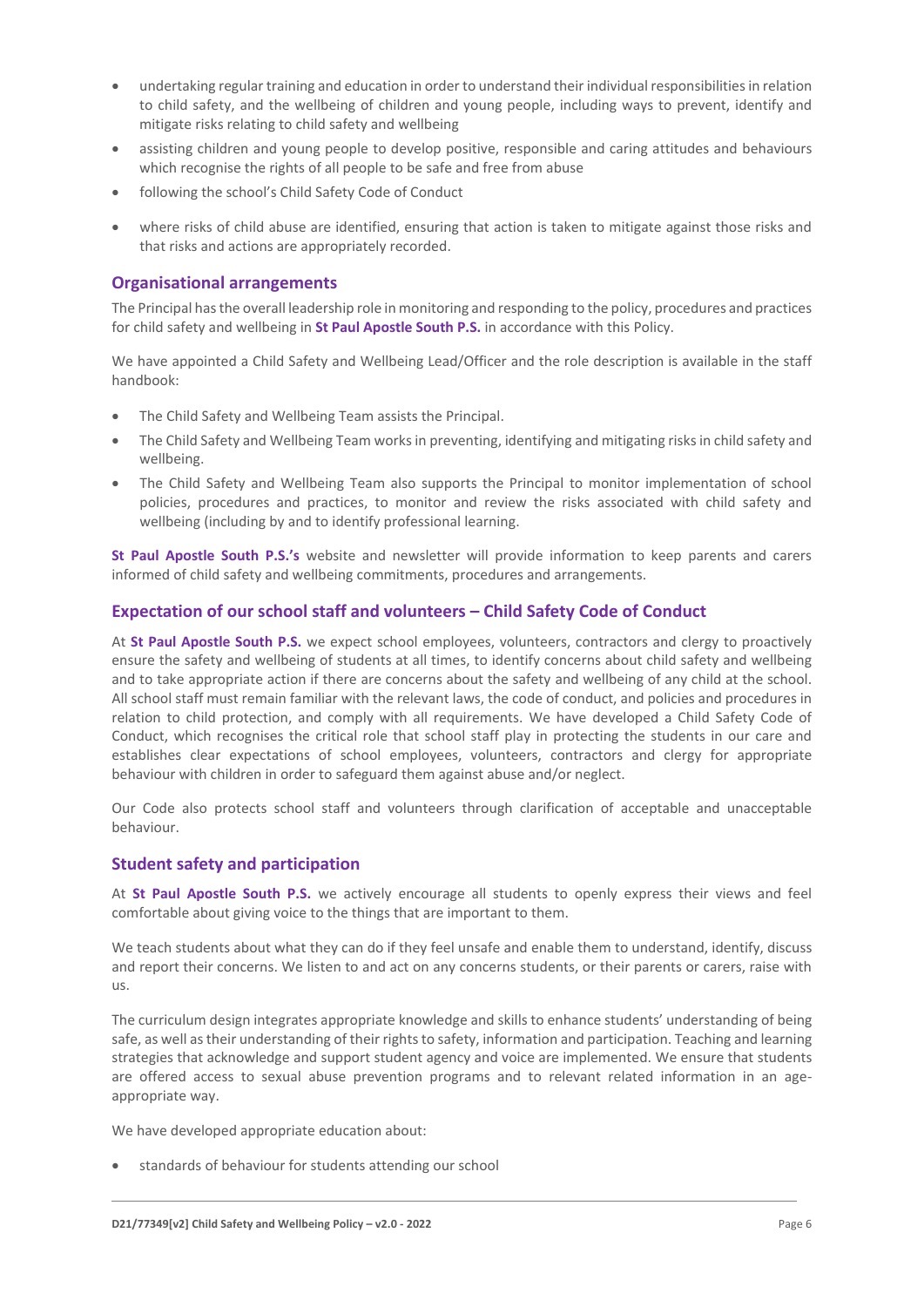- healthy and respectful relationships (including sexuality)
- resilience
- child abuse awareness and prevention.

We have also developed curriculum planning documents that detail the strategies and actions the school takes to implement its obligations to ensure that:

- children and students are informed about all of their rights, including to safety, information and participation
- the importance of friendship is recognised and support from peers is encouraged, to help children and students feel safe and be less isolated
- staff and volunteers are attuned to signs of harm and facilitate child-friendly ways for children and students to express their views, participate in decision-making and raise their concerns
- we have strategies in place to develop a culture that facilitates participation and is responsive to the input of children and students
- we provide opportunities for children and students to participate and is responsive to their contributions to strengthen confidence and engagement
- students are offered access to sexual abuse prevention programs and to relevant information in an ageappropriate way.

# **Reporting and responding**

Our school creates records relevant to any child safety complaints, disclosures or breaches of the Child Safety Code of Conduct, and maintains and disposes of those records in accordance with security and privacy requirements and [Public Record Office Victoria Recordkeeping Standards](https://prov.vic.gov.au/sites/default/files/files/documents/1906v1.0.pdf) (including minimum retention periods). Our school complies with legal obligations that relate to managing the risk of child abuse under the *Children, Youth and Families Act 2005* (Vic.), the *Crimes Act 1958* (Vic.), the *Child Wellbeing and Safety Act 2005* (Vic.) and the recommendations of the *[Betrayal of Trust](http://www.parliament.vic.gov.au/fcdc/article/1788)* report.

Child protection reporting obligations fall under separate pieces of legislation with differing reporting requirements.

Our school's PROTECT: Identifying and Responding to Abuse – Reporting obligations updated March 2022 sets out the actions required under the relevant legislation when there is a reasonable belief that a child at our school is in need of protection or a criminal offence has been committed, and provides guidance and procedures on how to make a report.

Our policy assists staff, volunteers and families to:

- identify the indicators of a child or young person who may be in need of protection
- understand how a reasonable belief is formed under the reportable conduct scheme as well as mandatory reporting
- make a report of a child or young person who may be in need of protection
- comply with mandatory reporting obligations under child protection law, and their legal obligations relating to child abuse and grooming under criminal law
- understand and comply with information sharing and recordkeeping obligations
- comply with reporting obligations under the reportable conduct scheme including obligations to report and investigate allegations of reportable conduct.

Our school has also established additional internal procedures and processes to help ensure that appropriate action is taken to prevent, identify and respond to concerns about the wellbeing and/or safety of a student.

Our school is a prescribed Information Sharing Entity (ISE) meaning that, where legislated requirements are met, it is able to share confidential information with other ISEs to promote child wellbeing or safety under the CISS or FVISS.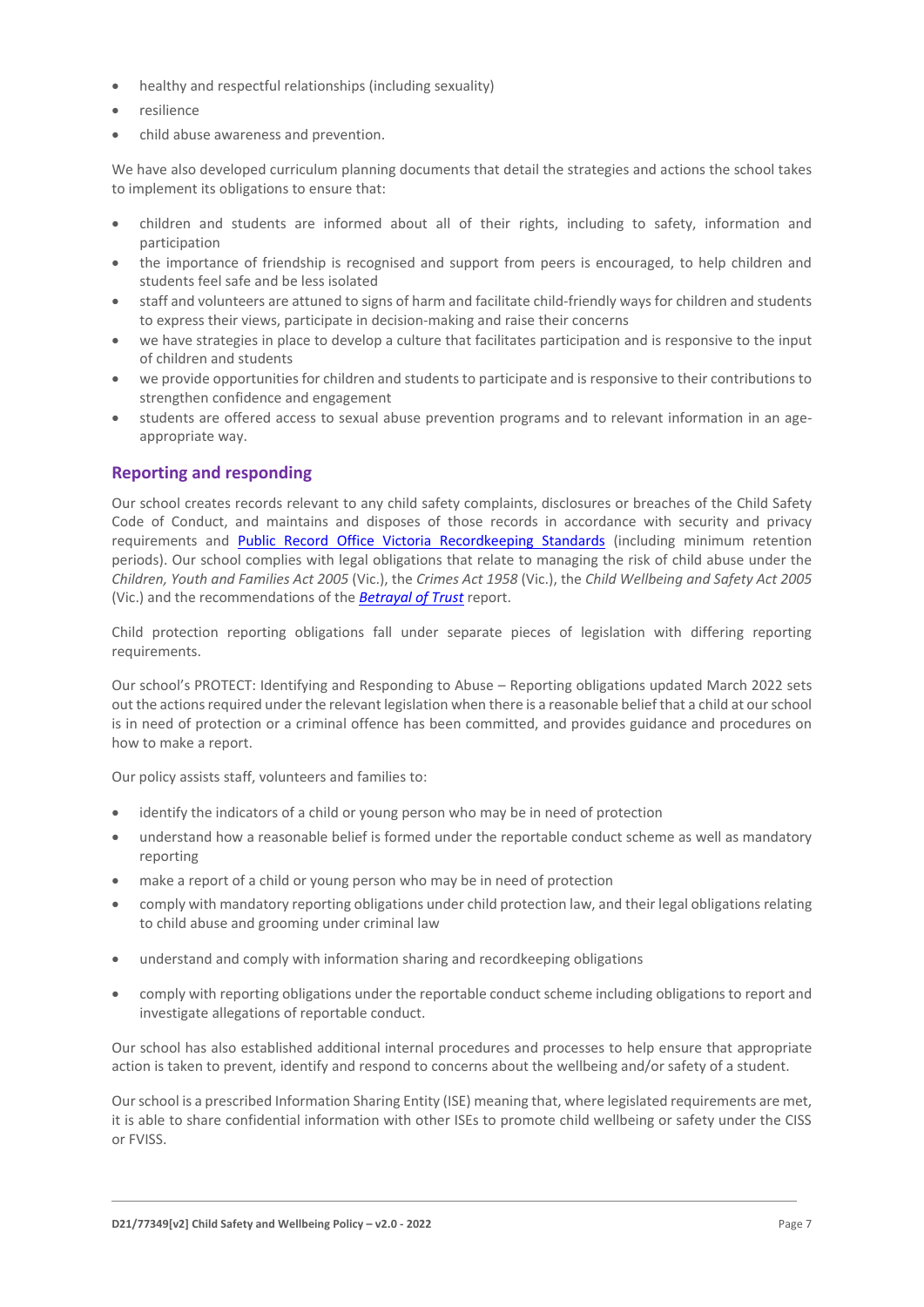At **St Paul Apostle South P.S.** if any member of our school community has concerns for a child's safety they need to discuss, they can notify the school Principal, the Deputy Principal or the designated Child Safety and Wellbeing Lead/Officer - Kate Rampant.

If the Principal or Child Safety and Wellbeing Officer is not available, then it should be discussed with a member of the school leadership team. Alternatively, any member of the school community may report directly to the responsible authority.

The staff member, supported by the Principal or designated Child Safety and Wellbeing Officer will follow the step-by-step guide to making a report as outlined in the Four Critical Actions for Schools: Responding to [Incidents, Disclosures and Suspicions of Child Abuse.](https://www.education.vic.gov.au/Documents/about/programs/health/protect/FourCriticalActions_ChildAbuse.pdf)

#### Screening and recruitment of school staff

**St Paul Apostle South P.S** will apply thorough and rigorous screening processes in the recruitment of employees and volunteers involved in child-connected work. Our commitment to child safety and wellbeing and our screening requirements are included in all advertisements for such employee, contractor and volunteer positions, and all applicants are provided with copies of the school's Child Safety Code of Conduct and the Child Safety and Wellbeing Policy.

Each job description for staff involved in child-connected work has a clear statement that sets out the requirements, duties and responsibilities regarding child safety and wellbeing for those in that role and the occupant's essential qualifications, experience and attributes in relation to child safety and wellbeing.

When recruiting and selecting employees, contractors and volunteers involved in child-connected work, we ensure that we gather, verify and record the following information about any person we propose to engage:

- confirm the applicant's Working with Children Check and National Police Check status and/or professional registration (as relevant)
- obtain proof of personal identity and any essential or relevant professional or other qualifications
- verify the applicant's history of work involving children
- obtain references that address the applicant's suitability for the job and working with children.

We will also ensure that appropriate supervision or support arrangements are in place in relation to the induction of new school staff into the school's policies, codes, practices and procedures governing child safety and wellbeing and child-connected work.

We have procedures and processes for monitoring and assessing the continuing suitability of school staff and volunteers to work with children, including regular reviews of the status of Working with Children Checks and staff professional registration requirements such as Victorian Institute of Teaching (VIT) registration.

**St Paul Apostle South P.S** implements the following CECV guidelines:

- *Guidelines on the Employment of Staff in Catholic Schools*
- *Guidelines on the Engagement of Volunteers in Catholic Schools*
- *Guidelines on the Engagement of Contractors in Catholic Schools*
- *NDIS/External Providers: Guidelines for Schools*.

# **Child safety and wellbeing – education and training for school staff**

**St Paul Apostle South P.S** provides employees, volunteers and clergy with regular and appropriate opportunities to develop their knowledge of, openness to and ability to address child safety and wellbeing matters. This includes induction, ongoing training and professional learning to ensure that everyone understands their professional and legal obligations and responsibilities, and the procedures for reporting suspicion of child abuse and neglect.

At least annually, our professional learning and training addresses:

• staff's individual and collective obligations and responsibilities for managing the risk of child abuse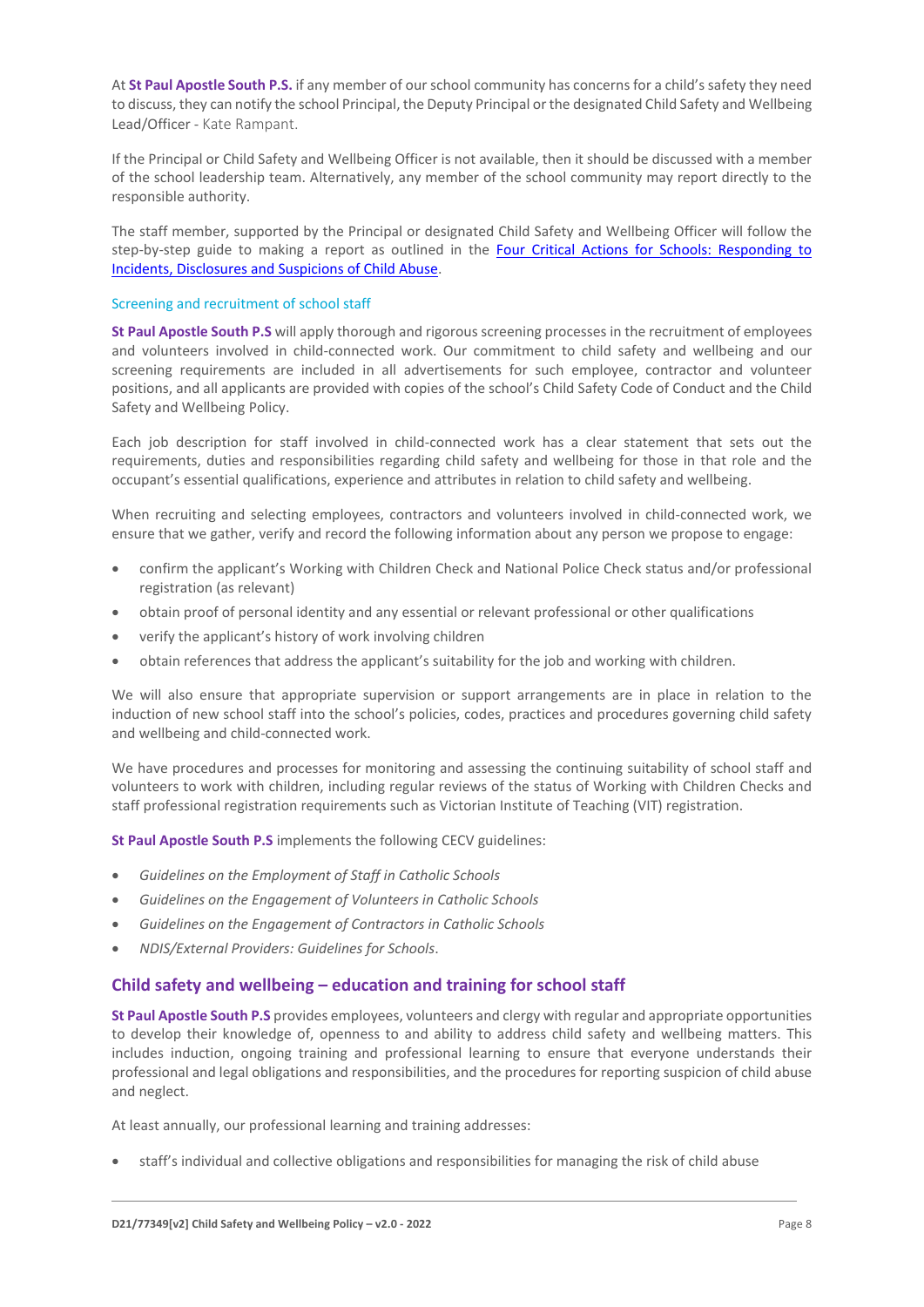- preventing, identifying and mitigating child abuse risks in the school environment without compromising a child or student's right to privacy, access to information, social connections and learning opportunities
- the reportable conduct scheme
- our school's current child safety standards (including this Policy, the Child Safety Code of Conduct and any other policies and procedures relating to child safety and wellbeing, including in relation to managing complaints and concerns related to child abuse)
- guidance on recognizing indicators of child harm including harm caused by other children and students
- guidance on responding effectively to issues of child safety and wellbeing and supporting colleagues who disclose harm
- guidance on how to build culturally safe environments for children and students
- guidance on their information sharing and recordkeeping obligations, including under the [Public Record](https://prov.vic.gov.au/sites/default/files/files/documents/1906v1.0.pdf)  [Office Victoria Recordkeeping Standards.](https://prov.vic.gov.au/sites/default/files/files/documents/1906v1.0.pdf)

# **Diversity and equity – strategies and actions**

At **St Paul Apostle South P.S** we are committed to ensuring that equity is upheld, and that diverse needs are respected in policy and practice. We aim to ensure that:

- all school staff and volunteers understand the diverse circumstances of children and students
- our school provides support and responds to vulnerable children and students
- children, students, staff, volunteers and the school community have access to information, support and complaints processes in ways that are culturally safe, accessible and easy to understand
- the school pays particular attention to the needs of students with disability, students from culturally and linguistically diverse backgrounds, students who are unable to live at home, international students, and LGBTIQ+ students
- the school pays particular attention to the needs of Aboriginal students and provides and promotes a culturally safe environment for them.

St Paul Apostle South will utilise the following documents when required as these form the basis of knowledge and action within the school:

- *Catholic Archdiocese of Melbourne – [Welcoming Each Other: Guidelines for Interfaith Education in the](http://www.cam1.org.au/eic/welcoming/index.html)  [Schools of the Archdiocese of Melbourne](http://www.cam1.org.au/eic/welcoming/index.html)*
- *Catholic Education Commission of Victoria (CECV) – [Aboriginal and Torres Strait Islander Education](https://www.cecv.catholic.edu.au/getmedia/bd494d6a-2d58-4f9b-94a2-85f3ab75e7ea/CECV-Aboriginal-and-Torres-Strait-Islander-Education-Action-Plan.aspx?ext=.pdf)  [Action Plan](https://www.cecv.catholic.edu.au/getmedia/bd494d6a-2d58-4f9b-94a2-85f3ab75e7ea/CECV-Aboriginal-and-Torres-Strait-Islander-Education-Action-Plan.aspx?ext=.pdf)*
- *CECV – [Aboriginal and Torres Strait Islander Perspectives](https://cevn.cecv.catholic.edu.au/Melb/Student-Support/Cultural-Diversity/ATSI-perspectives)*
- *CECV – [Assessing and Intervening with Impact](https://cevn.cecv.catholic.edu.au/Melb/Document-File/Students-Support/Practices/Assessing-and-intervening-with-impact)*
- *CECV – [Guidelines for Supporting New Arrivals and Refugees](https://www.cecv.catholic.edu.au/getmedia/b1a8935d-5f90-45e6-bb28-828e23c83366/CECV-Guidelines-for-New-Arrivals-and-Refugees-2020-2022.aspx?ext=.pdf)*
- *CECV – [Intervention Framework](https://www.cecv.catholic.edu.au/getmedia/757e80aa-1c1a-4510-8d8a-f1ca72a92adb/CECV-Intervention-Framework-2021-overview.aspx?ext=.pdf)*
- *CECV – [Parent Guide to Program Support Groups](https://www.cecv.catholic.edu.au/getmedia/8067c3e8-72f0-402c-9b78-60450b06c689/Parent-Guide-to-Program-Support-Groups.aspx?ext=.pdf)*
- *CECV – [Personal Care Support in](https://www.cecv.catholic.edu.au/getmedia/56a1892e-fc3f-45f8-b057-daa8dd462dfd/CECV-Personal-Care-Support-in-Schools.aspx?ext=.pdf) Schools*
- *CECV – [Positive Behaviour Guidelines](https://www.cecv.catholic.edu.au/getmedia/bc1d235d-9a98-4bb4-b3ac-84b50fa7c639/CECV-Positive-Behaviour-Guidelines_FINAL2.aspx?ext=.pdf)*
- *Catholic Education Melbourne (CEM) – Horizons of Hope – [Vision, Context, Strategy, Practice](https://cevn.cecv.catholic.edu.au/Melb/Curriculum/Horizons-of-Hope)*
- *CEM – [Identity and Growth: A perspective for Catholic schools](https://cevn.cecv.catholic.edu.au/Melb/MI/Identity-Growth)*
- *Catholic Education South Australia – [Children: Close to the Mystery of God](https://safeguardingchildren.acu.edu.au/-/media/feature/micrositesarticles/safeguardingchildren/children_close_to_mystery_of_god_-vjuly2015rev_20150825.pdf?la=en&hash=A5234C17459BAE41E54584FAA066B9A0)*
- *Edmund Rice Education Australia (EREA) – [Live Life to the Full: EREA Safe & Inclusive Learning](https://www.erea.edu.au/wp-content/uploads/2020/09/Safe_and_inclusive_Resource.pdf)  [Communities Statement](https://www.erea.edu.au/wp-content/uploads/2020/09/Safe_and_inclusive_Resource.pdf)*
- *MACS – [Allways: A guide to supporting all learners in all ways always](https://www.macs.vic.edu.au/CatholicEducationMelbourne/media/Documentation/Documents/Allways-A4-book-Guide-web.pdf)*
- *MACS – [Religious Education Curriculum](https://resource-macs.com/)*
- *National Catholic Education Commission – Framework for [Student Faith Formation in Catholic Schools](https://www.ncec.catholic.edu.au/doclink/student-faith-formation-in-catholic-schools-february-2022/eyJ0eXAiOiJKV1QiLCJhbGciOiJIUzI1NiJ9.eyJzdWIiOiJzdHVkZW50LWZhaXRoLWZvcm1hdGlvbi1pbi1jYXRob2xpYy1zY2hvb2xzLWZlYnJ1YXJ5LTIwMjIiLCJpYXQiOjE2NDQyNzM3NTYsImV4cCI6MTY0NDM2MDE1Nn0.jGLDyhU7PGuIaDiSI4Pv5ODo78qVCxDaI9e5o0m7CVg)*
- *[Victorian Curriculum F](https://victoriancurriculum.vcaa.vic.edu.au/)–10*
- *Victorian Department of Education and Training (DET) [Out-of-Home Care Education Commitment](https://www.cecv.catholic.edu.au/getmedia/11631bac-6208-4324-887e-0aca88189126/OoHC-Education-Commitment.aspx?ext=.pdf)*
- *Victorian DET – [Resilience, Rights and Respectful Relationships,](https://fuse.education.vic.gov.au/ResourcePackage/ByPin?pin=2JZX4R) incorporating a Catholic context*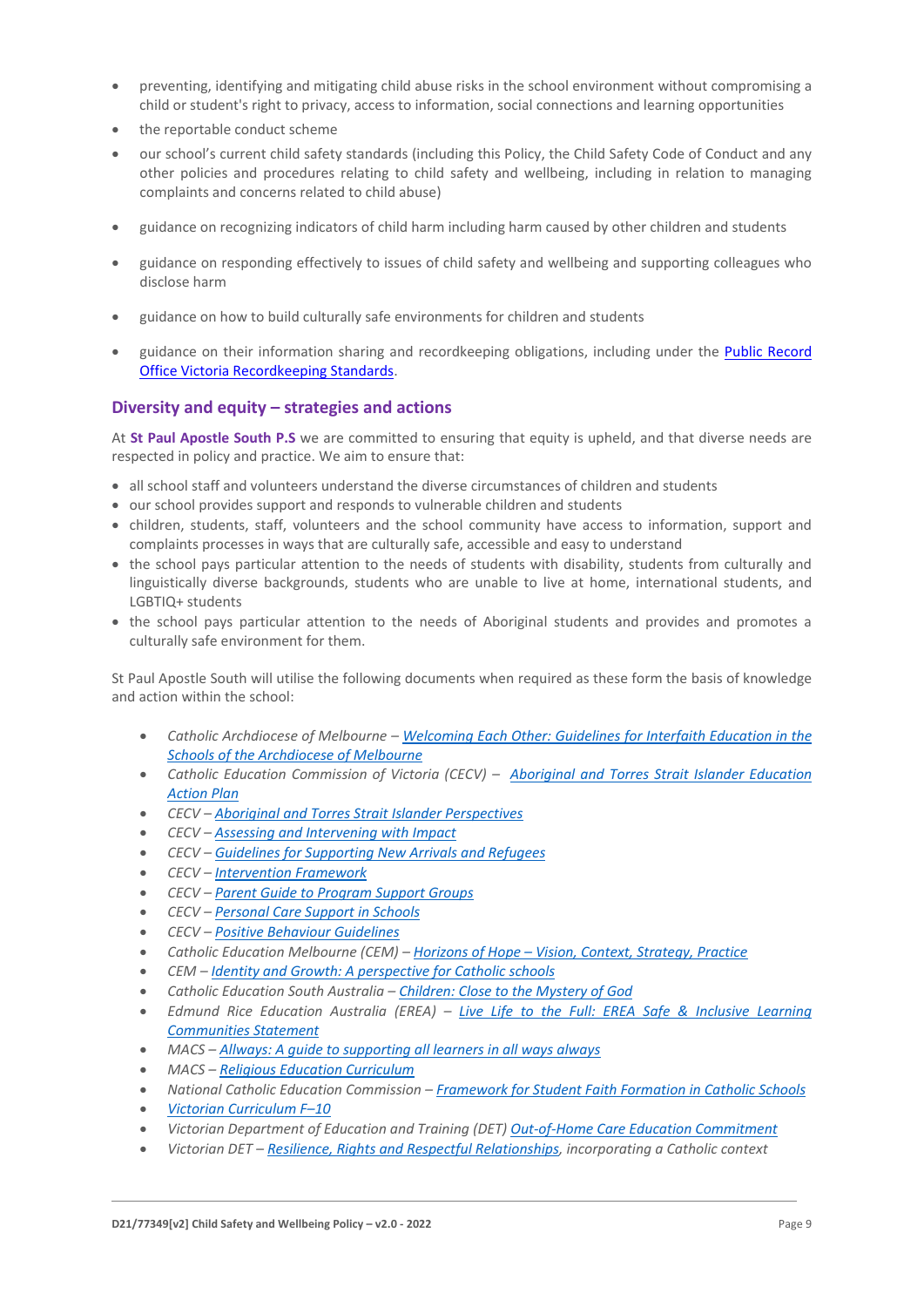# **Family engagement – strategies and actions**

**St Paul Apostle South P.S** ensures that families, carers and other members of the school community are informed about relevant child safety and wellbeing matters and are involved in the promotion of child safety and wellbeing at the school. We aim to ensure that:

- families participate in decisions relating to child safety and wellbeing which affect their child
- we engage and openly communicate with families, carers and other members of the school community about our child safe approach
- all members of the school community have access to information relating to child safety and wellbeing
- families, carers and other members of the school community have the opportunity to provide input into the development and review of the school's child safety and wellbeing policies and practices
- families, carers and other members of the school community are informed about the operations and governance of the school in relation to child safety and wellbeing.

# **Risk management**

At St Paul Apostle South P.S we are committed to proactively and systematically identifying and assessing risks to student safety across our whole school environment, and reducing or eliminating (where possible) all potential sources of harm. We document, implement, monitor and annually review our risks and risk management strategies for child safety and wellbeing, evaluate the effectiveness of the implementation of our risk controls and ensure that the strategies change as needed and as new risks arise.

# **St Paul Apostle South P.S will review its Child Safety and Wellbeing practices each year to ensure that all policies and practices are in accordance with Government guidelines.**

# **Relevant legislation**

- *Children, Youth and Families Act 2005* (Vic.)
- *Child Wellbeing and Safety Act 2005* (Vic.)
- *Worker Screening Act 2020* (Vic.)
- *Education and Training Reform Act 2006* (Vic.)
- *Education and Training Reform Regulations 2017* (Vic.)
- *Equal Opportunity Act 2010* (Vic.)
- *Privacy Act 1988* (Cth)
- *Public Records Act 1973* (Vic)
- *Crimes Act 1958* (Vic.) Three new criminal offences have been introduced under this Act:
- 1. **[Failure to disclose offence](https://www.justice.vic.gov.au/safer-communities/protecting-children-and-families/failure-to-disclose-offence#%3A~%3Atext%3DIn%202014%2C%20the%20law%20in%20Victoria%20was%20changed%2Coffended%20against%20a%20child%20under%2016%20in%20Victoria)**: Any adult who forms a reasonable belief that a sexual offence has been committed by an adult against a child under 16 has an obligation to report that information to police. Failure to disclose the information to police is a criminal offence.
- 2. **[Failure to protect offence:](https://www.justice.vic.gov.au/safer-communities/protecting-children-and-families/failure-to-protect-a-new-criminal-offence-to#%3A~%3Atext%3DFailure%20to%20protect%3A%20a%20new%20criminal%20offence%20to%2Cfrom%20sexual%20abuse%20and%20exposure%20to%20sexual%20offenders)** This offence will apply where there is a substantial risk that a child under the age of 16 under the care, supervision or authority of a relevant organisation will become a victim of a sexual offence committed by an adult associated with that organisation. A person in a position of authority in the organisation will commit the offence if they know of the risk of abuse and have the power or responsibility to reduce or remove the risk, but negligently fail to do so.
- 3. **[Grooming offence](https://www.justice.vic.gov.au/safer-communities/protecting-children-and-families/grooming-offence)**: This offence targets predatory conduct designed to facilitate later sexual activity with a child. Grooming can be conducted in person or online, for example via interaction through social media, web forums and emails.

# **Related policies**

#### **Catholic Education Commission of Victoria Ltd (CECV) guidelines**

- [CECV Guidelines on the Employment of Staff in Catholic Schools](https://www.cecv.catholic.edu.au/getmedia/0393d7fb-2fb9-4e48-a05e-56b703dd62eb/Employment-Guidelines.aspx)
- [CECV Guidelines on the Engagement of Volunteers in Catholic Schools](https://www.cecv.catholic.edu.au/Media-Files/IR/Policies-Guidelines/Volunteers/Guidelines-on-the-Engagement-of-Volunteers.aspx)